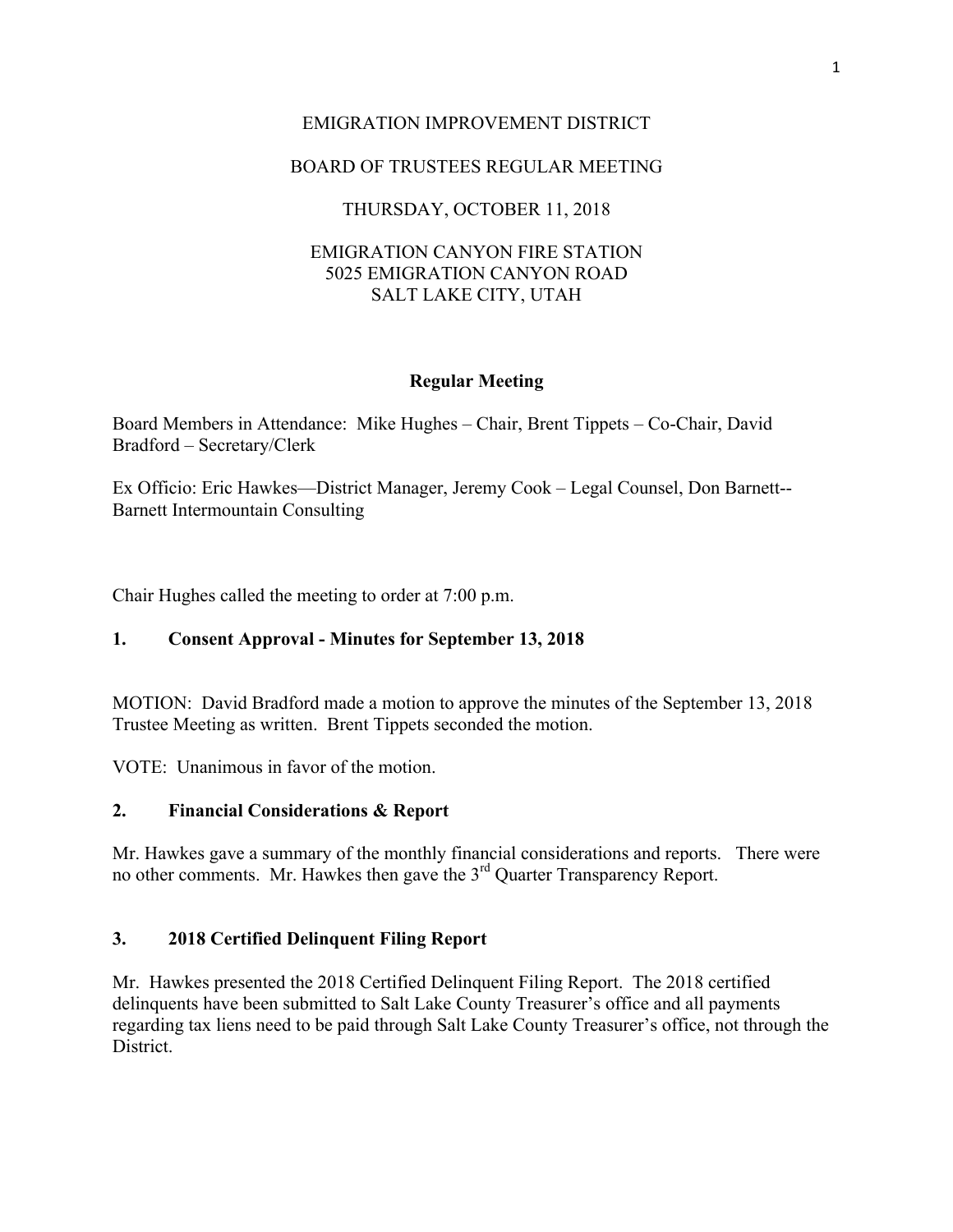### **4. Fire Break/ Mitigation Work Around Storage Area / Common Area**

Mr. Hawkes reached out to various tree removal companies for bids to clean up near Well 1 but only one company (Arbor Works) called him back. Their bid was \$2,500/day and they estimated that it would take two days. They would remove the trees near the well, do stump removal, chipping, trim the limbs of trees within 100 feet of the well, and trim the grass. The District was disappointed in the high cost. Paul Brown suggested that the District look into using Utah Conservation Corps through Utah State University. It is very reasonable but it needs to be scheduled far in advance. Mr. Cook mentioned that cities have had people come from the prisons to do work-release projects like these and it is inexpensive. Although there was some concern about the high cost, the Board agreed to go ahead with this company because it needs to be done and they were the only ones to call back. In the future the District would like to find a more cost-effective solution. One possibility is to look into using goats as a cheap solution for maintenance of the area.

## **5. Private Well Water Testing—USU Dept of Agriculture**

Mr. Barnett stated that he and Mr. Tippets will meet with the chemist for the state lab to go through all the various options on pricing and specifics on what the District will be testing. Chloroform, E coli, and TDS would surely need to be included, but beyond that they'll need to have a discussion on what else to include. If the District were to do more than 40 samples, the cost per sample goes down. Discussion ensued on what kind of testing to do—what would be beneficial data for the District and what the homeowners would like to have. When the District is ready, they will send a mailer and then pick out test sites--equally spacing them up and down the canyon. There is an existing database which the District would be able to roughly follow. Chair Hughes expressed the desire to test wells that aren't along the creek. There is a well on Kramer's property and Salt Lake City has a well up Emigration Place. The District would like to include these in the testing to get as broad a view as possible of the canyon. Brent Tippets and Don Barnett will meet with the state and the chemist.

## **6. CodeRed and Test Results**

CodeRed did the first test on October  $1<sup>st</sup>$ . About 200 people had signed up. Eric Hawkes emphasized that it is key that people go online and set up their own account. CodeRed had a listing of 160 names in their database. Just getting the app isn't sufficient, it is key that people go online and set up an account. The suggestion was made to send out another email and explain how residents can do this. CodeRed will run another test in a month or so. Mr. Tippets, from the audience, gave further instructions. There was some confusion about why Mr. Bradford didn't get the test notification even though he has set up an account. Eric Hawkes will let the District know when the next test is--so far it isn't scheduled.

## **7. Water Levels Report**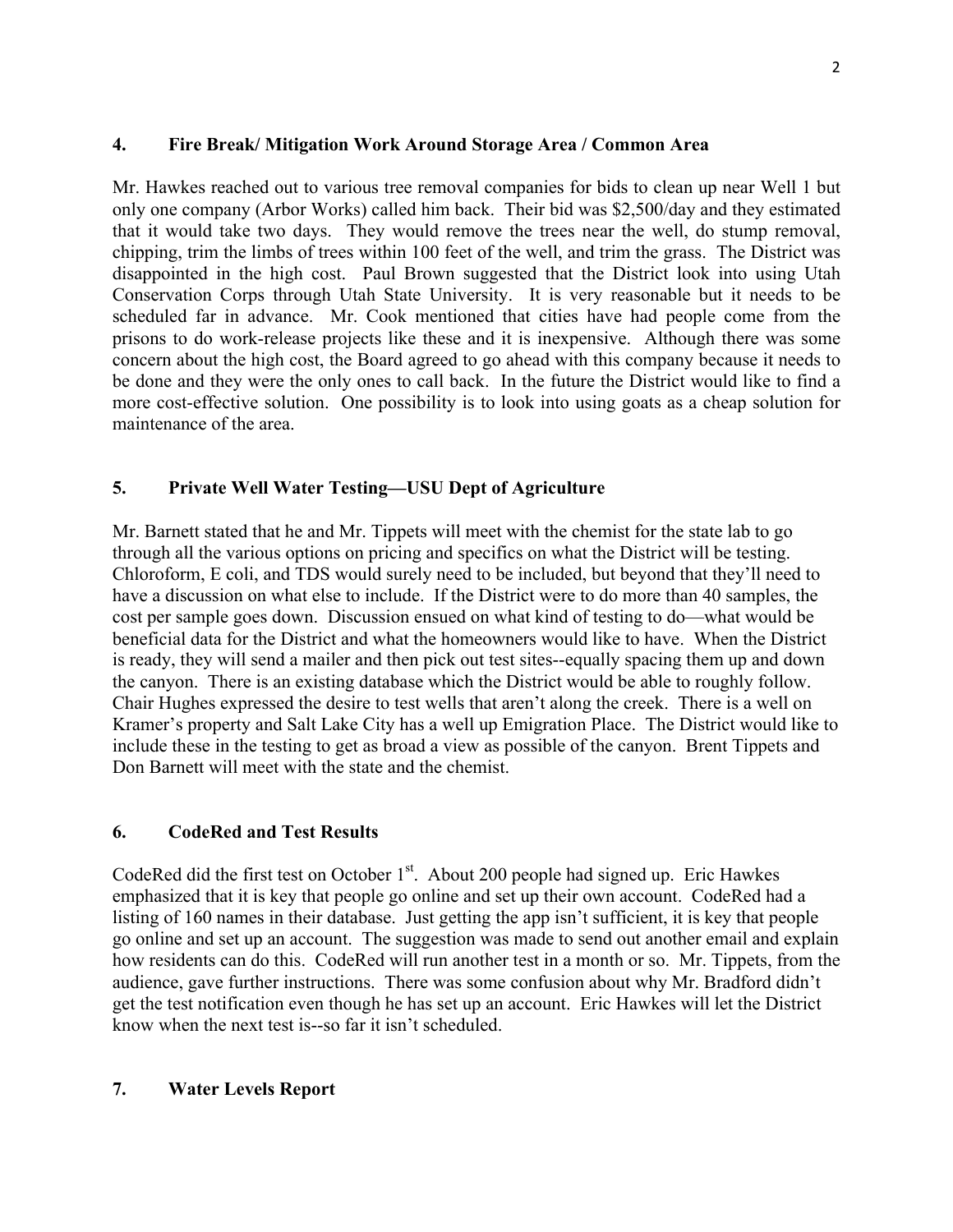Mr. Barnett gave the consumption report. The consumption for last month showed the good news that the District made it through one of the worst water years on record. Because the summer was so dry, the per-connection usage for September was higher. The District will measure the monitor wells after the leaves drop.

#### **8. Maintenance Report**

Brigham Fork well is still artesianing. The flow is good but it didn't pass the water quality test in turbidity and sulfates. Mr. Hawkes talked with Craig Neely about options for continuing to use the well. Craig Neely gave the District some options for how to filter the water from the Brigham Fork Well above ground. The rough estimate of cost was \$200,000 -- \$300,000. He reported on how this could be accomplished and raised the question if it is worth spending the money. Another issue that he raised was that the backwash issue would need to be solved. The District asked for a refined estimate on maintenance. Mr. Tippets asked if UV treatments could work in a situation like this. Mr. Neely responded that it would take the smell away but not change the taste. Mr. Neely will refine the numbers and also give the District an idea of what the yearly maintenance cost would be on a system like this. The option to pull water from a good zone within the well is no longer an option because of the tool obstruction. Mr. Bradford asked about Lang being able to pull the tool but Mr. Hawkes stated that Lang had said it would be too cost prohibitive to try to get the tool out. There is no good way to destroy the tool. The Board would still like to collect all the information they can regarding options and costs, including the option of drilling a new well.

#### **Telemetry Repair Progress**

Mr. Hawkes spoke to Scott White. He has ordered a power monitor that is battery powered. They're still working on the other water level transducer. Mr. Hawkes contacted Campbell Scientific, a company in Logan that makes telemetry systems, and they will send someone out next week to look at the system. This company stated that the District should get at least 5 years of use out of telemetry systems, instead of 3 months to a year that the District has been. The Board is looking forward to having a new perspective on the situation.

#### **9. Any Items by Visiting Public, Dismiss Public**

Paul Brown exhibited a hot water heater rod that is about 75% eroded and made the point that it is much cheaper to replace the rod than a new water heater. Gary Bowen said he is concerned about the buzz going around the canyon about the creek going dry and the culprit being EID. He quoted an article from the Salt Lake Tribune that said this is the driest year on record. He urged the District to get that information out so people do not continue to blame the EID. This led to a thorough conversation about the need of the District to disseminate information about the facts to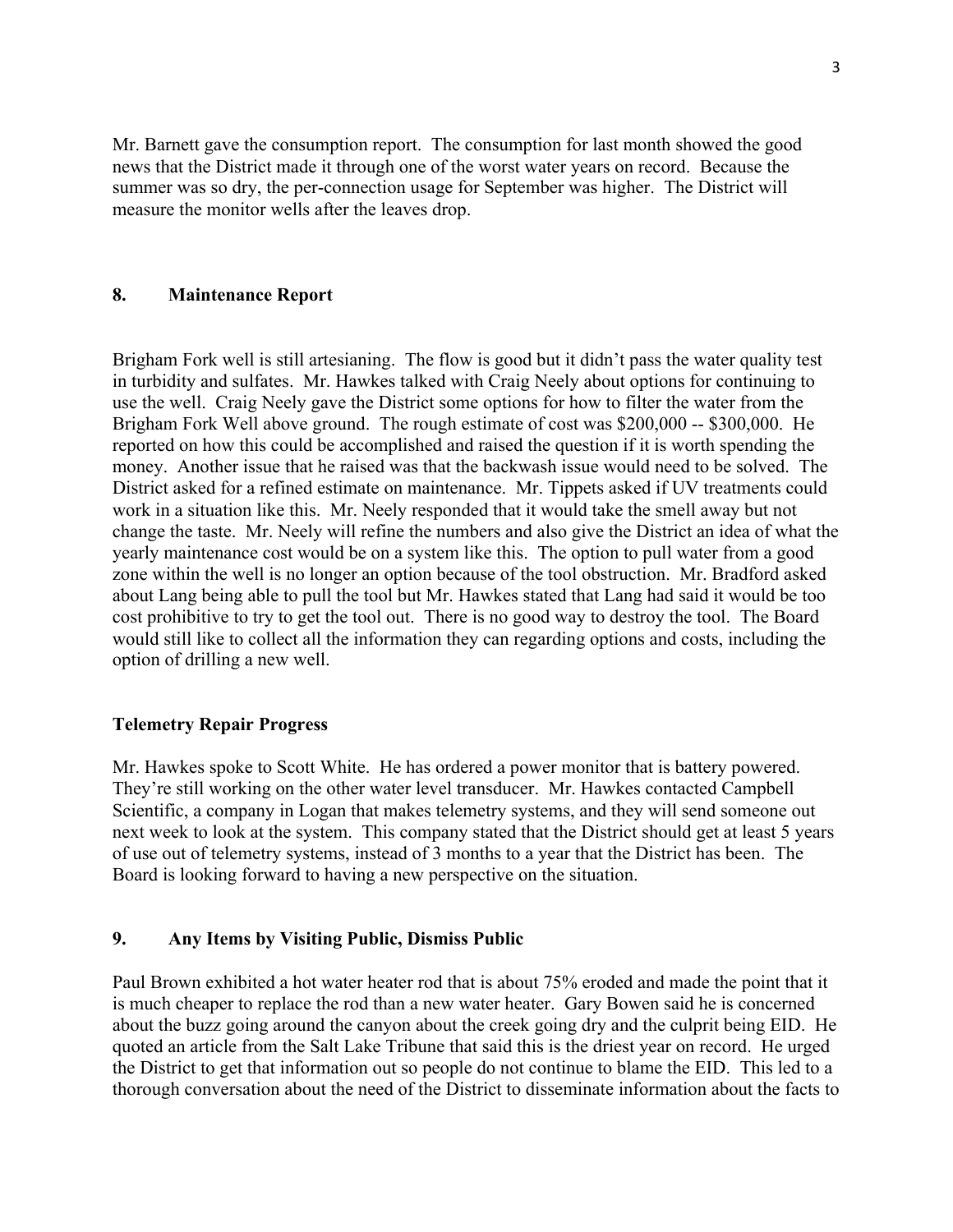the residents. Various audience members emphasized this point: Nick Jacobsen, David Mann, and Sarah Bennett. There is a grassroots discontent growing and the audience emphasized that if people hear the facts that it would be very helpful. Don Barnett gave a summary of what change applications are and what the process has been historically. He explained that the State Engineer changed the process of change applications recently. The EID's filing of permanent change applications is in response to this change. The State Engineer wanted the temporary applications to be made permanent. The change application has all the same points of diversion, plus 5 more points: 4 of the 5 were near the million-gallon tank, and the 5<sup>th</sup> is high above Walsh's property. There is no new water. The District emphasized that they hold zero zoning authority and that they are only following the rules mandated by the State. When he finished, David Mann and Sarah Bennett emphasized that this information would really help the canyon residents to know that there is no danger of the District building 500 new homes. It would also explain to them how the EID has not impacted the creek. The wells that EID uses are pulling water from other areas. Chair Hughes described the aquifers in the canyon and why the District put the wells where they did. This summer being the driest summer on record is what impacted the creek. He reiterated that the EID is not affecting the creek. The Board expressed some reluctance to respond to the allegations because of the pending litigation, but agreed that there is an education piece missing that could still be addressed. Jeremy Cook gave an update on where the litigation is. Sarah Bennett expressed that water rights are hard for people to understand but if the District could respond to the rumors, it would allay most of the fears spreading in the canyon. Because friends and neighbors are starting to buy in to the rumors, David Mann and other audience members strongly urged the District to put out a one-page bullet-point document responding to the emails. The community council could help disseminate the information.

#### **10. Closed Session**

MOTION: Board Member David Bradford made a motion to convene in closed session to discuss pending and imminent litigation and discuss purchase or sale of real property. Brent Tippets seconded the motion.

VOTE: Unanimous in favor of the motion.

The Board of Trustees met in closed session from 8:44 p.m. to 10:23 p.m. Those present included the Board of Trustees, Eric Hawkes, Don Barnett.

MOTION: Board Member Bradford made a motion to dismiss from closed session and to adjourn the meeting. Mike Hughes seconded the motion.

VOTE: Unanimous in favor of the motion.

The regular meeting of the Emigration Improvement District adjourned at 10:23 p.m.